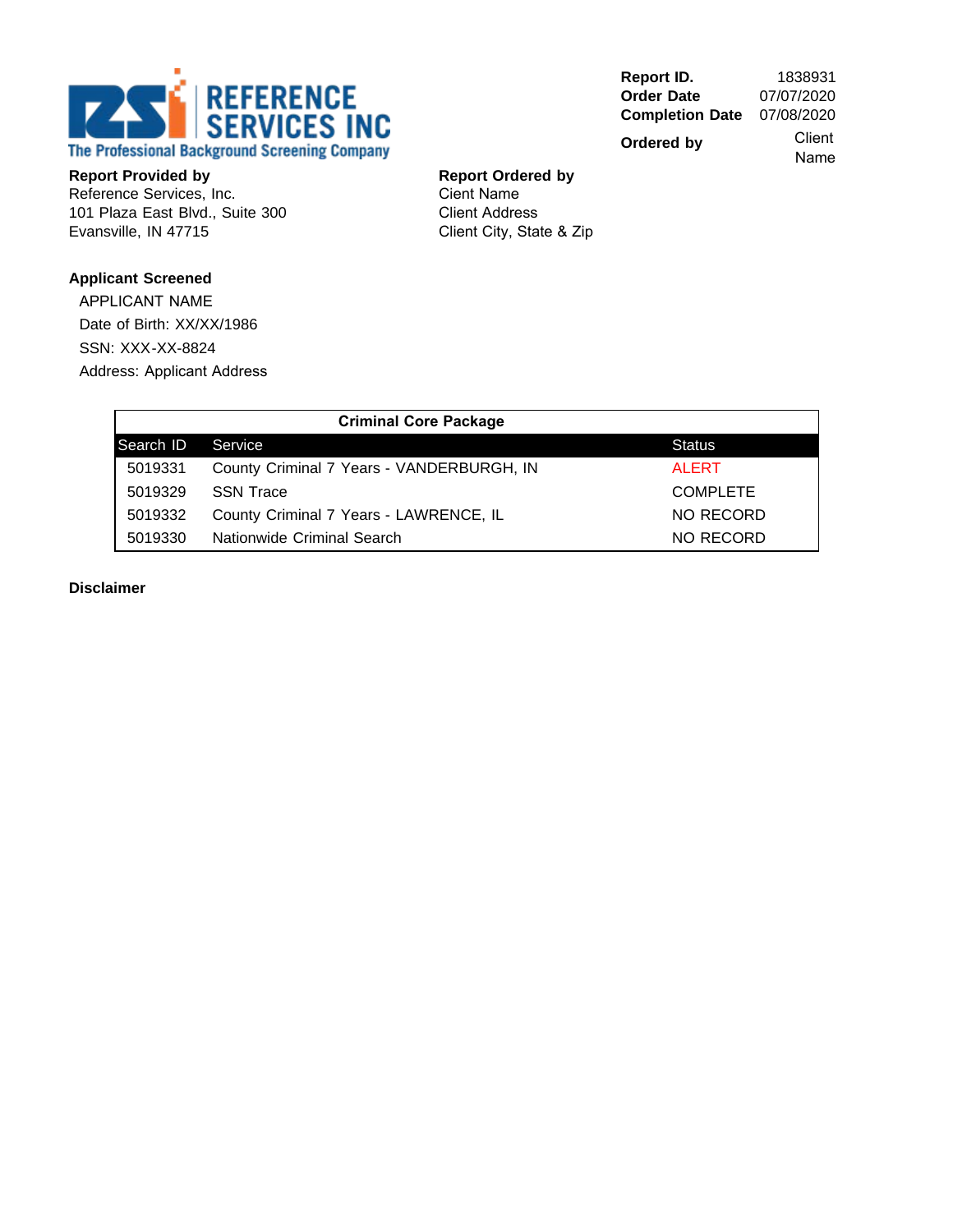

| <b>RECORD</b><br>Search ID. 5019331 - COUNTY CRIMINAL 7 YEARS                             |                                                                                                                                                                                                |  |  |  |
|-------------------------------------------------------------------------------------------|------------------------------------------------------------------------------------------------------------------------------------------------------------------------------------------------|--|--|--|
| <b>Name Screened</b>                                                                      |                                                                                                                                                                                                |  |  |  |
| Date of Birth                                                                             | XX/XX/1986                                                                                                                                                                                     |  |  |  |
| <b>SSN</b>                                                                                | XXX-XX-8824                                                                                                                                                                                    |  |  |  |
| <b>Jurisdiction</b>                                                                       | VANDERBURGH, IN                                                                                                                                                                                |  |  |  |
| <b>Search Scope</b>                                                                       | 7 YEARS                                                                                                                                                                                        |  |  |  |
| <b>ALERT</b><br>THERE ARE DISCREPANCIES ON THIS SEARCH                                    |                                                                                                                                                                                                |  |  |  |
| Case Number XXXXXXXXXX                                                                    |                                                                                                                                                                                                |  |  |  |
| <b>Offender</b>                                                                           | NAME REDACTED                                                                                                                                                                                  |  |  |  |
| Date of Birth                                                                             | XX/XX/1986                                                                                                                                                                                     |  |  |  |
| <b>Ethnicity</b>                                                                          | <b>WHITE</b>                                                                                                                                                                                   |  |  |  |
| Gender                                                                                    | <b>MALE</b>                                                                                                                                                                                    |  |  |  |
| <b>Address</b>                                                                            | Address Redacted, EVANSVILLE IN 47712                                                                                                                                                          |  |  |  |
| Other ID                                                                                  | Height: 6' 0". Weight: 200.**ADDRESS MATCH**                                                                                                                                                   |  |  |  |
| <b>Verification Method</b><br>FIRST NAME, LAST NAME AND DOB                               |                                                                                                                                                                                                |  |  |  |
| <b>Arrest Date</b><br>07/09/2014                                                          |                                                                                                                                                                                                |  |  |  |
| <b>Offense Date</b><br>07/09/2014                                                         |                                                                                                                                                                                                |  |  |  |
| <b>File Date</b>                                                                          | 07/29/2014                                                                                                                                                                                     |  |  |  |
| Court                                                                                     | <b>VANDERBURGH CIRCUIT COURT</b>                                                                                                                                                               |  |  |  |
| <b>Case Comments</b>                                                                      | COURT COSTS AND FILING FEES: 668.00   FINE: 332.00   *** FULL BIRTHDATE<br>WAS SEARCHED AND RECORD WAS RETURNED AS A RESULT(BIRTHDATE<br>FOR THIS CASE HAS BEEN SET BASED ON SEARCH CRITERIA). |  |  |  |
| <b>DRUG</b>                                                                               | COUNT 1. 35-48-4-6(A) POSSESSION OF COCAINE OR NARCOTIC                                                                                                                                        |  |  |  |
| <b>Offense Level</b>                                                                      | FELONY 6                                                                                                                                                                                       |  |  |  |
| <b>Statute</b>                                                                            | $35 - 48 - 4 - 6(A)$                                                                                                                                                                           |  |  |  |
| <b>Disposition</b>                                                                        | PLEA BY AGREEMENT                                                                                                                                                                              |  |  |  |
| <b>Disposition Date</b>                                                                   | 01/27/2016                                                                                                                                                                                     |  |  |  |
| <b>Sentence</b>                                                                           | Prison 1 YR, 53 DAYS CREDIT                                                                                                                                                                    |  |  |  |
| COUNT 2. DEALING IN A SYNTHETIC DRUG OR LOOKALIKE<br>SUBSTANCE BUT THE DEF. HAS A PRIOR C |                                                                                                                                                                                                |  |  |  |
| <b>Offense Level</b>                                                                      | FELONY 6                                                                                                                                                                                       |  |  |  |
| <b>Statute</b>                                                                            | $35 - 48 - 4 - 10.5(C)(1)$                                                                                                                                                                     |  |  |  |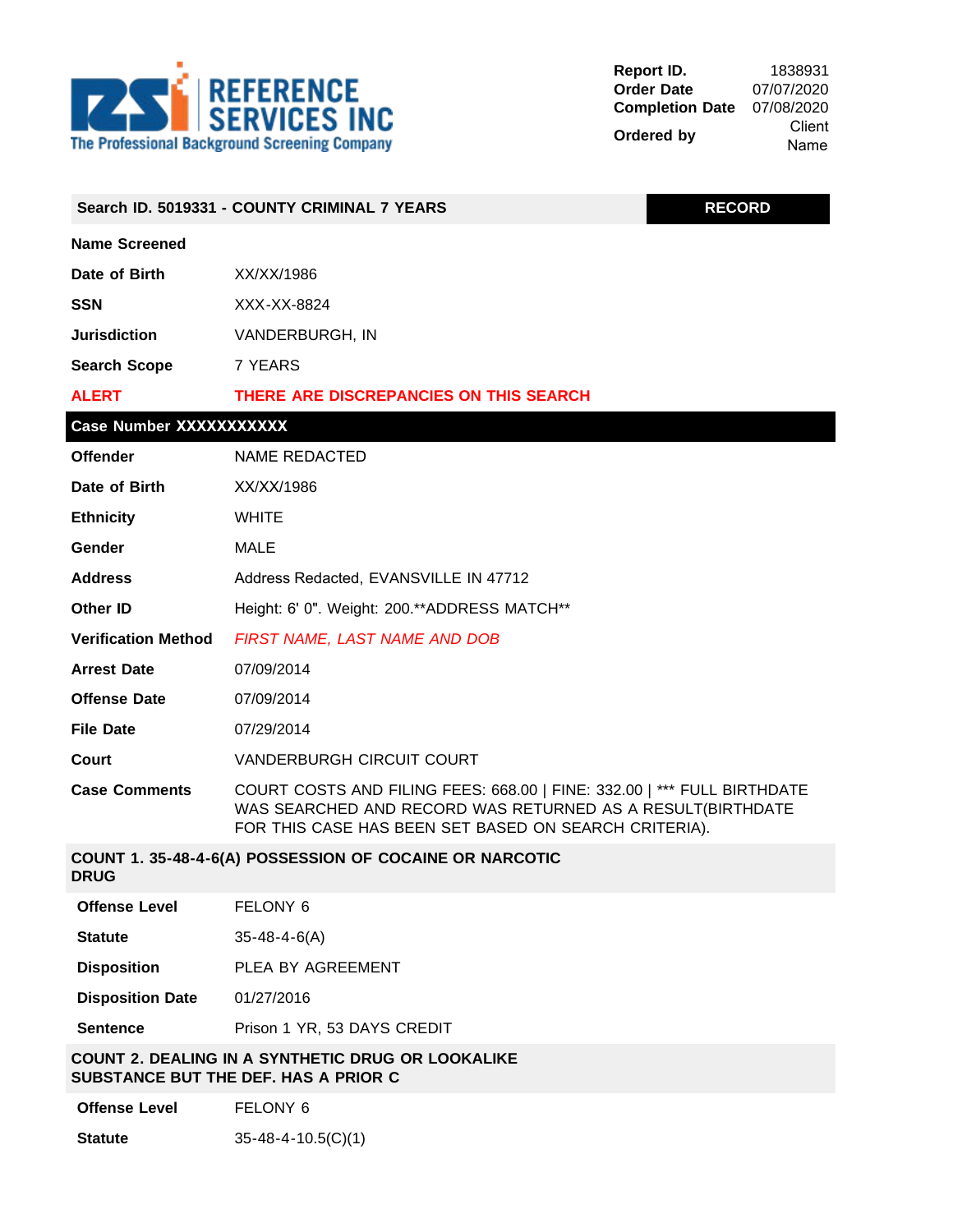| <b>Disposition</b>         | PLEA BY AGREEMENT                                                                                                                                                                                          |
|----------------------------|------------------------------------------------------------------------------------------------------------------------------------------------------------------------------------------------------------|
| <b>Disposition Date</b>    | 01/27/2016                                                                                                                                                                                                 |
| <b>Sentence</b>            | Prison 1 YR, 53 DAYS CREDIT                                                                                                                                                                                |
| Case Number XXXXXXXXXXXXX  |                                                                                                                                                                                                            |
| <b>Offender</b>            |                                                                                                                                                                                                            |
| Date of Birth              | 12/17/1986                                                                                                                                                                                                 |
| <b>Ethnicity</b>           | <b>WHITE</b>                                                                                                                                                                                               |
| Gender                     | <b>MALE</b>                                                                                                                                                                                                |
| <b>Address</b>             | Address Redacted; EVANSVILLE IN 47710                                                                                                                                                                      |
| <b>Other ID</b>            | Height: 6' 0". Weight: 200.                                                                                                                                                                                |
| <b>Verification Method</b> | FIRST NAME, LAST NAME AND DOB                                                                                                                                                                              |
| <b>Offense Date</b>        | 09/16/2015                                                                                                                                                                                                 |
| <b>File Date</b>           | 09/18/2015                                                                                                                                                                                                 |
| Court                      | <b>VANDERBURGH CIRCUIT COURT</b>                                                                                                                                                                           |
| <b>Case Comments</b>       | BALANCE DUE: 840.00   COURT COSTS AND FILING FEES: 1,163.00   *** FULL<br>BIRTHDATE WAS SEARCHED AND RECORD WAS RETURNED AS A<br>RESULT(BIRTHDATE FOR THIS CASE HAS BEEN SET BASED ON SEARCH<br>CRITERIA). |

### **COUNT 1. INTIMIDATION THE THREAT IS TO CERTAIN TYPES OF PEOPLE (SEE STATUTE FOR LIST) AN**

| <b>Offense Level</b>    | FELONY 6                        |
|-------------------------|---------------------------------|
| <b>Statute</b>          | $35 - 45 - 2 - 1(A)(2)$         |
| <b>Disposition</b>      | PLEA BY AGREEMENT               |
| <b>Disposition Date</b> | 01/27/2016                      |
| <b>Sentence</b>         | Prison 273 DAYS, CREDIT: 2 DAYS |
|                         |                                 |

CONSECUTIVE WITH PRIOR SENTENCE: 82C01-1407-F6-935.

# **Case Number XXXXXXXXXXXXXX**

| <b>Offender</b>            |                                                                                                                                          |
|----------------------------|------------------------------------------------------------------------------------------------------------------------------------------|
| Date of Birth              | XX/XX/1986                                                                                                                               |
| <b>Ethnicity</b>           | <b>WHITE</b>                                                                                                                             |
| Gender                     | MALE                                                                                                                                     |
| <b>Address</b>             | Address Redacted, EVANSVILLE IN 47710                                                                                                    |
| Other ID                   | Height: 6' 0". Weight: 200.**ADDRESS MATCH**                                                                                             |
| <b>Verification Method</b> | FIRST NAME, LAST NAME AND DOB                                                                                                            |
| <b>Offense Date</b>        | 10/16/2017                                                                                                                               |
| <b>File Date</b>           | 10/16/2017                                                                                                                               |
| Court                      | VANDERBURGH SUPERIOR COURT 1                                                                                                             |
| <b>Case Comments</b>       | *** FULL BIRTHDATE WAS SEARCHED AND RECORD WAS RETURNED AS A<br>RESULT(BIRTHDATE FOR THIS CASE HAS BEEN SET BASED ON SEARCH<br>CRITERIA) |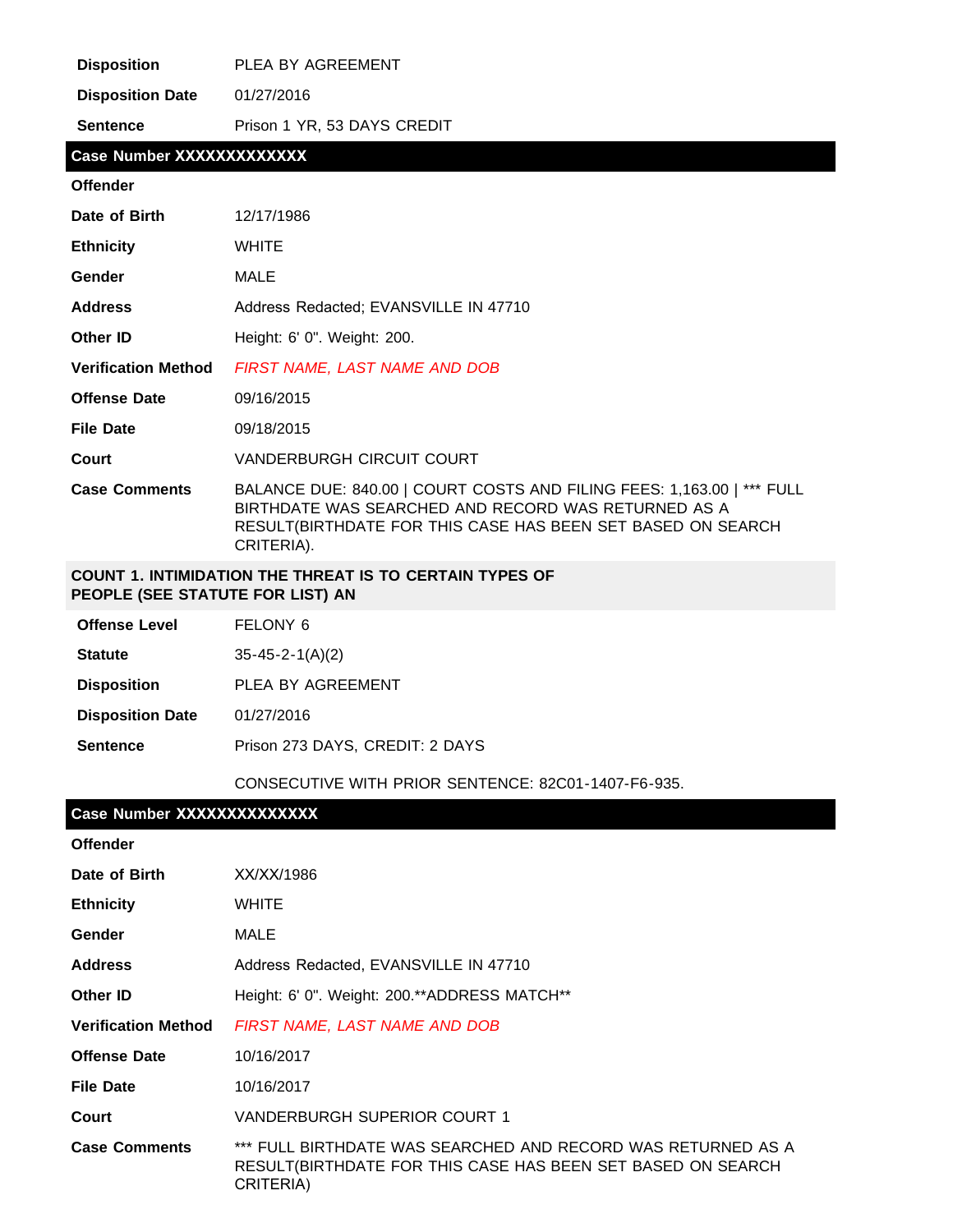#### **COUNT 1. DOMESTIC BATTERY**

.

| <b>Offense Level</b>    | MISDEMEANOR CLASS A                                                                                                                                   |
|-------------------------|-------------------------------------------------------------------------------------------------------------------------------------------------------|
| <b>Statute</b>          | $35 - 42 - 2 - 1.3(A)(1)$                                                                                                                             |
| <b>Disposition</b>      | <b>PLEA GUILTY</b>                                                                                                                                    |
| <b>Disposition Date</b> | 08/09/2019                                                                                                                                            |
| <b>Sentence</b>         | Jail 1 YR, 6 DAYS CREDIT                                                                                                                              |
|                         | BALANCE SUSPENDED ON THE CONDITION DEFT ENROLL AND COMPLETE A<br>BIP PROGRAM, 11/08/2019 WARRANT OR WRIT OF ATTMNT FOR THE BODY OF<br>A PERSON ISSUED |
| <b>Court Fee</b>        | \$50.00                                                                                                                                               |
| <b>Comments</b>         | Suspended Sentence: 353 DAYS JAIL.                                                                                                                    |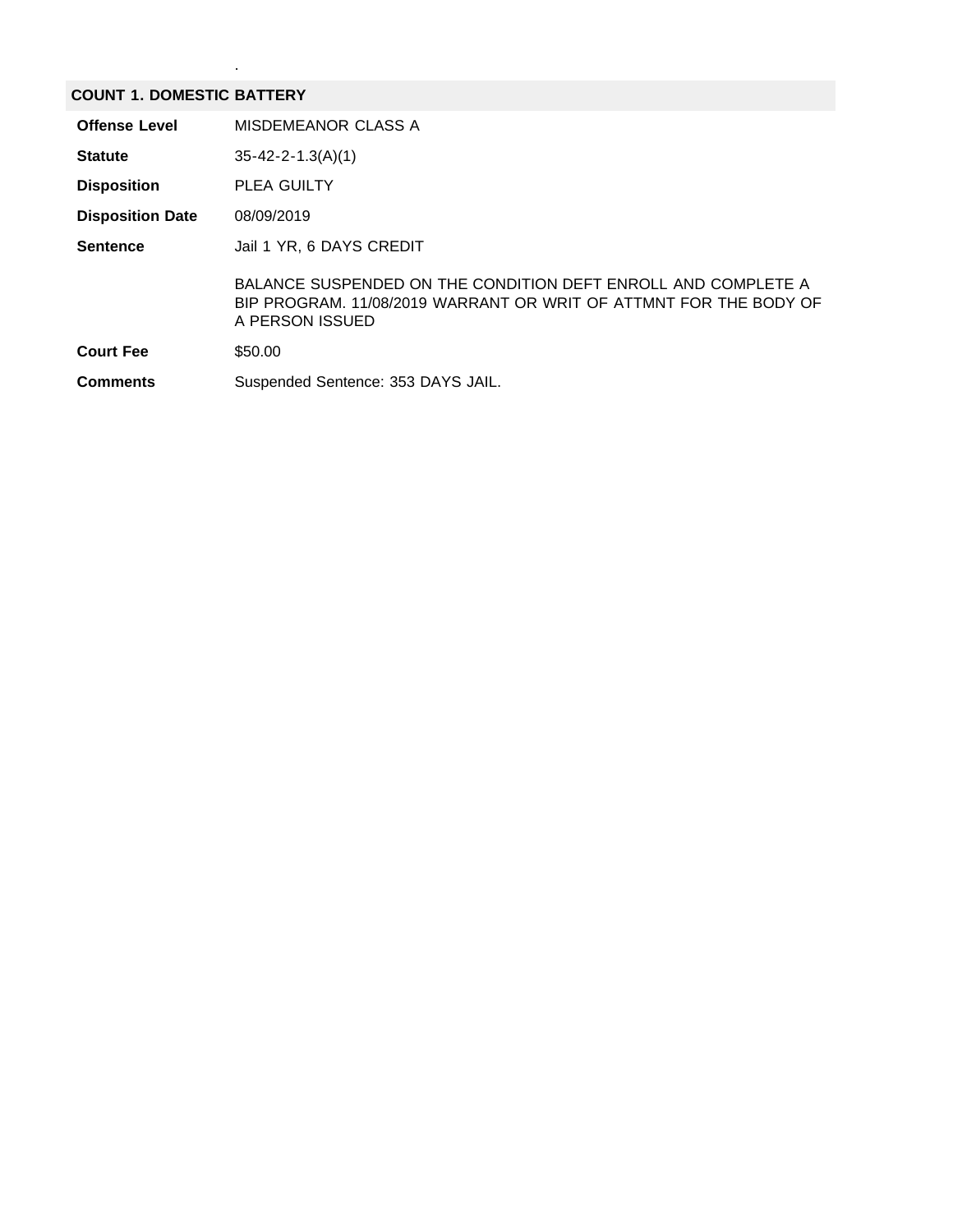

**Report ID.** 1838931<br> **Order Date** 07/07/2020 **Order Date Completion Date** 07/08/2020 **Ordered by** Client Name

|                             |                      | <b>Search ID. 5019329 - SSN TRACE</b> |                            |                             | <b>COMPLETE</b>      |
|-----------------------------|----------------------|---------------------------------------|----------------------------|-----------------------------|----------------------|
| Name Screened               |                      | NAME REDACTED                         |                            |                             |                      |
| Date of Birth               |                      | XX/XX/1986                            |                            |                             |                      |
| <b>SSN</b>                  |                      | XXX-XX-8824                           |                            |                             |                      |
|                             |                      |                                       |                            |                             |                      |
| <b>Verification Summary</b> |                      |                                       |                            |                             |                      |
| <b>Valid</b><br>Yes         | <b>Issued</b><br>Yes | <b>State Issued</b><br>Indiana        | <b>Year Issued</b><br>1987 | <b>On Death Index</b><br>No | Date of Death<br>N/A |
|                             |                      |                                       |                            |                             |                      |

**Name Redacted** - Date of Birth XX/XX/1986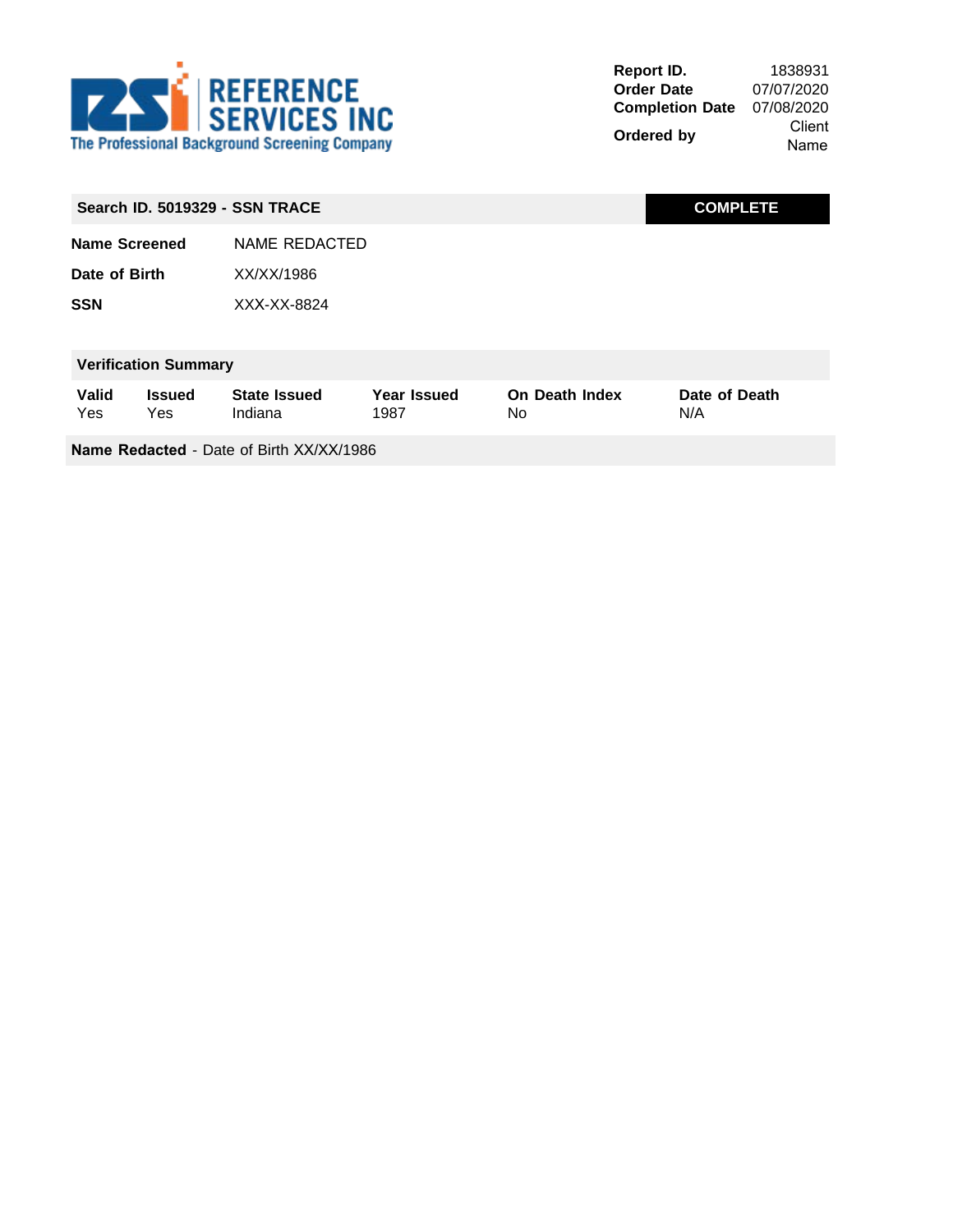

|                      | Search ID. 5019332 - COUNTY CRIMINAL 7 YEARS    | <b>NO RECORD</b> |
|----------------------|-------------------------------------------------|------------------|
| <b>Name Screened</b> | <b>NAME REDACTED</b>                            |                  |
| Date of Birth        | XX/XX/1986                                      |                  |
| <b>SSN</b>           | XXX-XX-8824                                     |                  |
| <b>Jurisdiction</b>  | LAWRENCE, IL 7                                  |                  |
| <b>Search Scope</b>  | <b>YEARS</b>                                    |                  |
|                      | Search ID. 5019330 - NATIONWIDE CRIMINAL SEARCH | <b>NO RECORD</b> |
| <b>Name Screened</b> | NAME REDACTED                                   |                  |
| Date of Birth        | XX/XX/1986                                      |                  |
| <b>SSN</b>           | XXX-XX-8824                                     |                  |